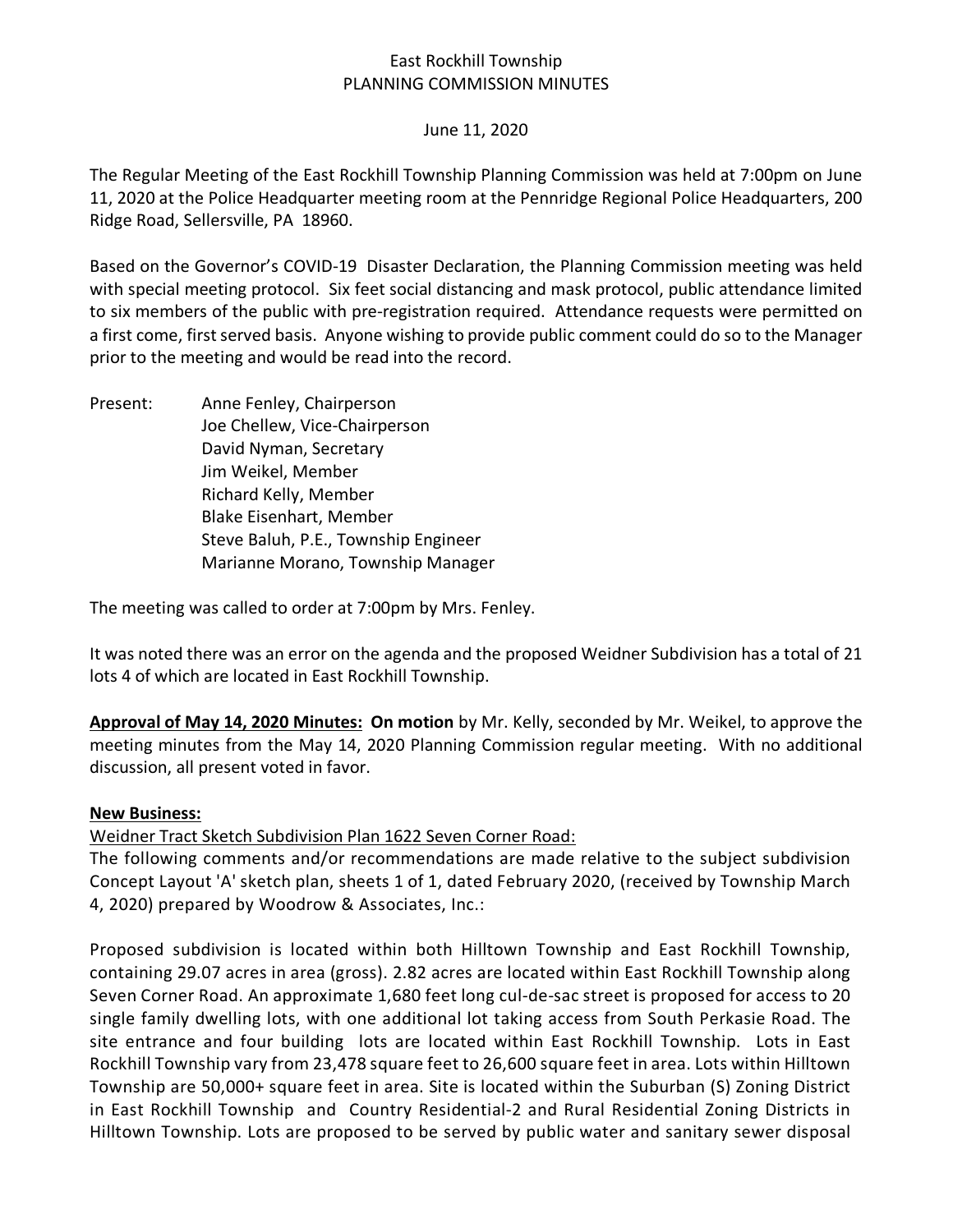facilities.

Tim Woodrow, P.E., and Ben Goldthorp representing the owner General Hancock, were present. Site is a total of 29 acres with a high point at the proposed cul-de-sac which then has a steep decline to South Perkasie Road.

- 1. Site was subject to a prior subdivision plan which was conditionally approved in 1990 by East Rockhill Township. Plan included frontage lots along Seven Corner Road and a large open parcel to the rear. However, conditions of approval were never satisfied, and the subdivision was not recorded. Subsequently, a sketch plan similar to the current layout was submitted to East Rockhill Township in 2007. Developer did not pursue subdivision plan approval at that time. **Comment.**
- 2. The 1680+ feet long cul-de-sac street and number of lots serviced by the cul-de-sac street is in noncompliance with Section 22-507 of the Subdivision Ordinance. East Rockhill Township regulations limit cul-de-sac streets to a maximum of 500 feet in length, and to serve access to no more than 12 dwelling units. Hilltown Township Subdivision Regulations are consistent with these limitations for a permanent cul-de-sac street. Plan depicts a "Reserved R-O-W' connecting the cul-de-sac turnaround to South Perkasie Road. However, it appears that construction of this street extension as shown may not be feasible due to steep slopes. Feasibility of thru street construction should be demonstrated, or cul-de-sac length should be reduced to 500 feet. **Comment noted.**
- 3. Proposed street crosses the Township boundary which requires approval by both Townships pursuant to Section 22-505.13 of the Subdivision Ordinance. Street maintenance responsibilities must be resolved between the applicant and Townships if the proposed street is permitted. **Comment noted.**
- 4. Although details are not included on the plan, it appears that the proposed cul-de-sac street is less than 30 feet wide, within a 50 feet right-of-way, with no sidewalks proposed. Section 22-506 of the Subdivision Ordinance regulates street/right-of-way width based upon on-street parking as determined by the Township. If parking is permitted on both sides of the street, minimum street width of 36 feet within a 60 feet wide right-of-way is required (parking on one side requires street width of 32 feet within 56 feet wide right-ofway). Township should determine the parking requirements and corresponding street improvement standards for the development. Street improvement standards should also be coordinated with Hilltown Township. **Due to driveways not being sufficient to have parking available for the average 3-car household, off street parking needs to be a consideration.**
- 5. Concrete curb and sidewalk are required to be installed along all existing and proposed street frontage in accordance with Sections 22-512 and 513 of the Subdivision Ordinance. **Will comply.**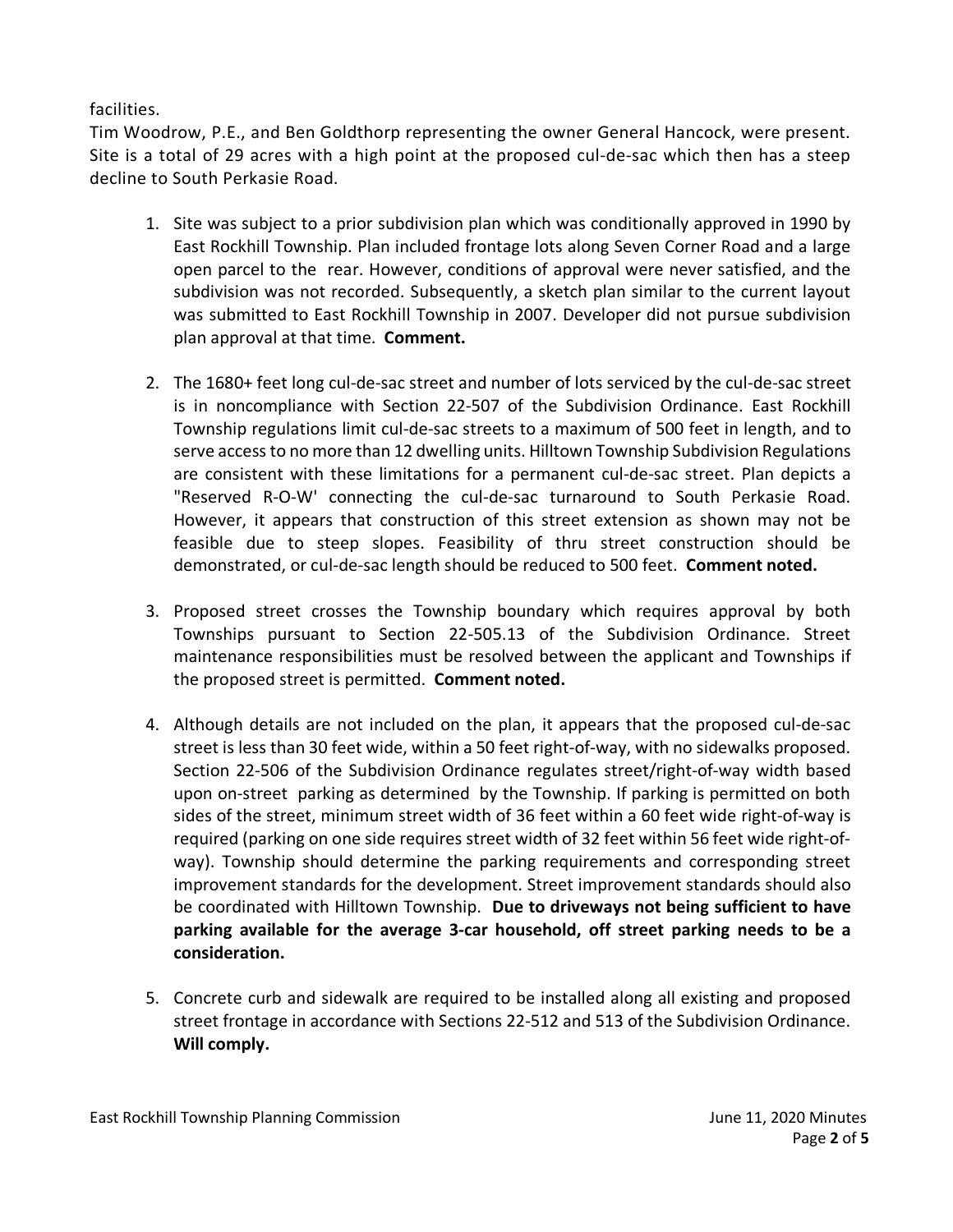- 6. Drainage improvements, cartway reconstruction, widening, and overlay paving should be proposed along Seven Corner Road property frontage in accordance with Sections 22- 505.16 and 506.4 of the Subdivision Ordinance. **Applicant would like to meet Township Engineer and Public Works Director on site to look at any issues.**
- 7. Intersection of proposed street with Seven Corner Road is located within 250 feet of a sharp bend in Seven Corner Road at its intersection with Dublin Way. Preliminary plan submission should include sight distance information (required and available) and adequate detail to determine if the proposed access location is satisfactory with respect to safe traffic flow/turning movements. Additionally, any improvements proposed along Seven Corner Road should be designed to integrate with Dublin Way intersection, existing driveway access to TMP 15-11-102 (Wimmer), and existing drainage facilities. (SLDO Section 22-510) **Applicant to measure traffic sight distances and noted sometimes vegetation needs to be cleared.**
- 8. Stormwater management must be designed in accordance with Township Stormwater Management Ordinance (Township Code Chap. 26, Part 3). A proposed stormwater management basin is located to the rear of lot 19 within Hilltown Township. This area was delineated with wetlands on the 1990 subdivision plan. Basin location/wetland conflict should be addressed. Additionally, it appears that the basin will discharge onto adjoining TMP 12-13-21-2 (Noll). Appropriate approval/easements from adjoining property owner(s) who will be impacted by offsite stormwater discharge should be obtained by the developer. Stormwater management calculations should also verify that downstream conveyance facilities are adequate for proposed flows.

The northwest portion of the property drains to a different watershed/conveyance path than that where the basin discharge is located. No stormwater management facilities are depicted on the sketch plan for runoff to the northwest of the site. Stormwater management calculations submitted with the preliminary plan should verify that stormwater discharge is not increased to any existing drainage path/point of interest. **Will comply.** 

9. East Rockhill Township sanitary sewer facilities exist within Seven Corner Road. Design to extend sanitary sewer to serve proposed lots within East Rockhill Township must be included with the preliminary plan. Applicant should also address proposed sanitary sewer service to the Hilltown Township portion of the property which is within Hilltown Township Water and Sewer Authority service area. (SLDO Section 22-520) Purchase of sanitary sewer EDUs from the appropriate Township/Authority should be resolved by the applicant. Sewage facilities planning modules should be prepared by the

applicant and require approval be East Rockhill Township, Hilltown Township, and PADEP. (SLDO Section 22-407) **Applicant is looking at options.**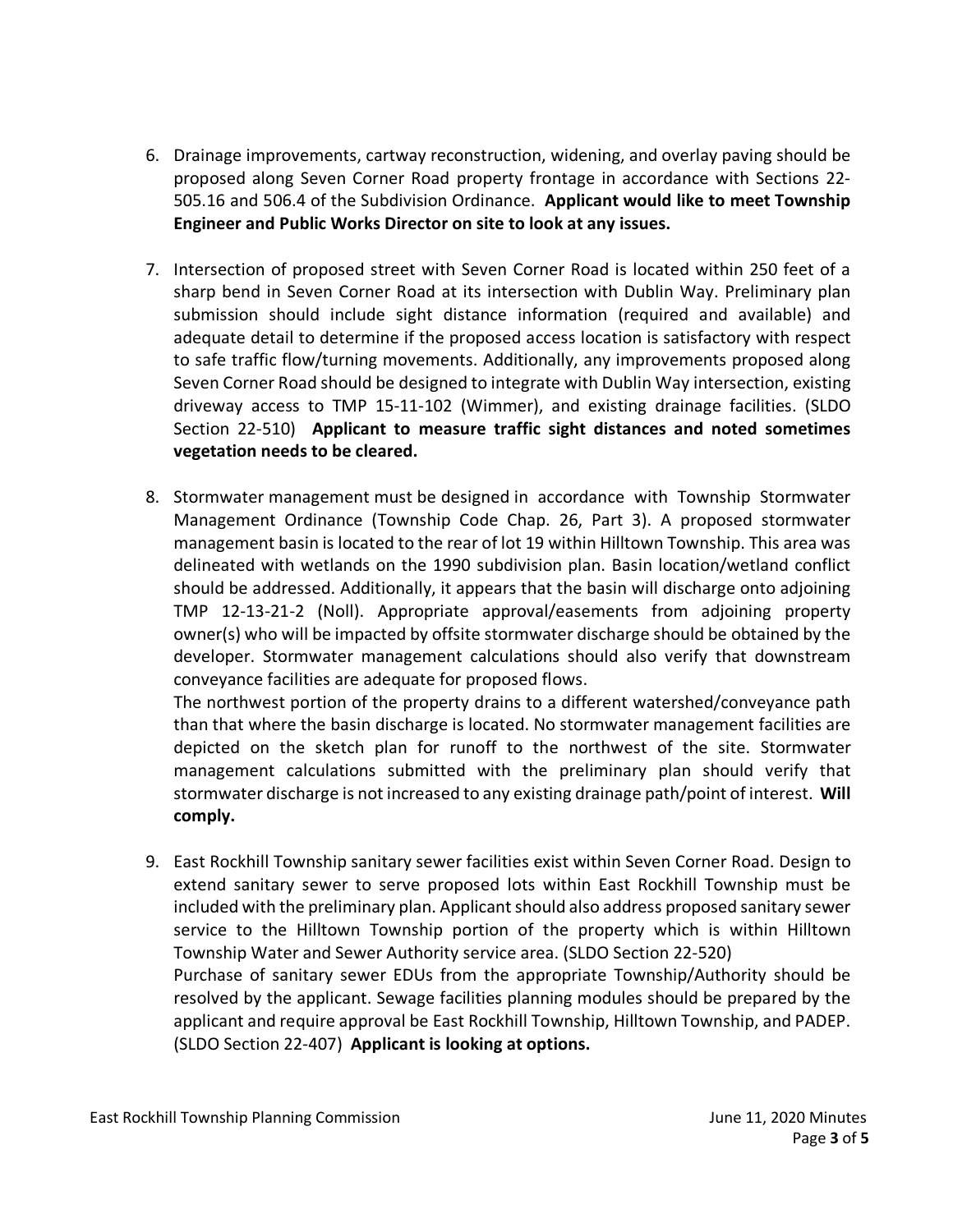- 10. Source of public water to serve the site must be identified by the developer. Site is located in the Perkasie Regional Authority service area within East Rockhill Township (the portion of the site within Hilltown Township is located within Hilltown Township Water and Sewer Authority service area). Any offsite extension of public water facilities may require additional restoration of public roads. (SLDO Section 22-519) **Anticipate extension to public water.**
- 11. Recreation land in the amount of 1,500 sf per dwelling unit is required to be dedicated in accordance with Section 22-525.C(1) of the Subdivision Ordinance. In the alternate, the Township may accept a fee in-lieu-of land dedication pursuant to Township fee schedule. **Anticipate requesting a fee-in-lieu of be considered.**
- 12. Street/intersection lighting should be addressed on the preliminary plan in accordance with Section 22-526 of the Subdivision Ordinance. **Will comply. Anticipates intersection street light and driveway post lamps.**
- 13. Preliminary plan must address reforestation/afforestation requirements of Section 22- 515.8 of the Subdivision Ordinance. A comprehensive landscape plan should be submitted to address all planting requirements. (SLDO Section 22-515) **Will comply.**
- 14. At the time of preliminary plan application, applicant is required to provide proof of notice to adjoining property owners of the plan application in accordance with Section 22-403.13 of the Subdivision Ordinance. **Will comply.**
- 15. Any request(s) for waiver of Subdivision Ordinance requirements should be submitted in separate correspondence and include the Ordinance section(s) involved, minimum modification necessary, and basis for the request, at the time of preliminary plan submission. (SLDO Section 27-308) **Will comply.**
- 16. Comments should be received from Hilltown Township regarding the proposed development. As of the date of this correspondence, it is our understanding that a sketch plan submission for this property has not been received by Hilltown Township. **Comment noted**.

Between lot 4 and lot 5 there was a line with slash marks that depicts the removal of a parcel line. Topography is an issue with reserved right-of-way to South Perkasie Road becoming a road due to the significant slope however there were concerns about all development traffic exiting onto Seven Corner Road near an intersection with Dublin Way. Traffic should be reviewed in the morning and afternoon when school buses are in service. A playground is not proposed noting the lots are big enough to have their own playset installed. The proposed storm basin discharge is to be amended.